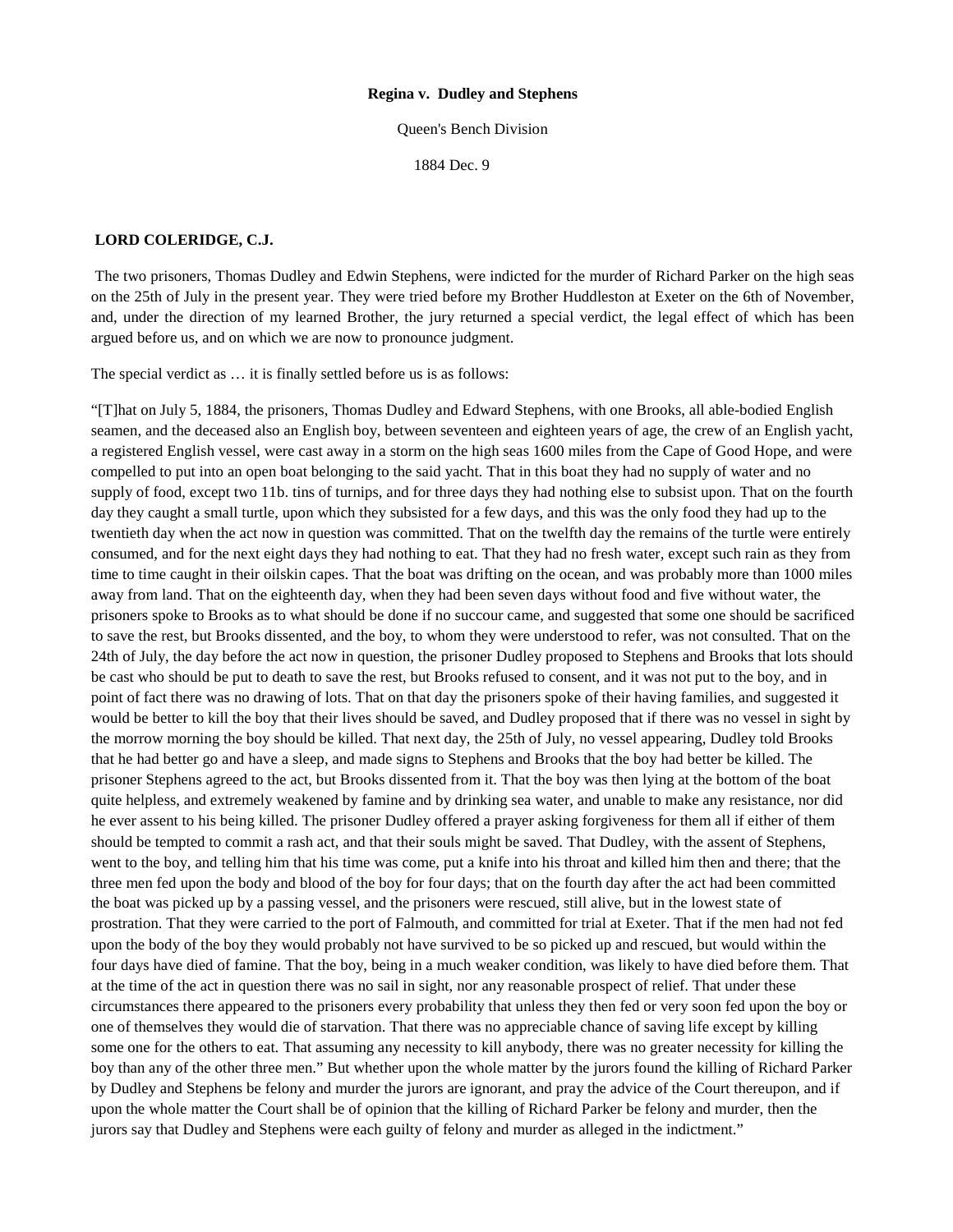….From these facts, stated with the cold precision of a special verdict, it appears sufficiently that the prisoners were subject to terrible temptation, to sufferings which might break down the bodily power of the strongest man, and try the conscience of the best. … But nevertheless this is clear, that the prisoners put to death a weak and unoffending boy upon the chance of preserving their own lives by feeding upon his flesh and blood after he was killed, and with the certainty of depriving *him* of any possible chance of survival. The verdict finds in terms that "if the men had not fed upon the body of the boy they would *probably* not have survived," and that "the boy being in a much weaker condition was *likely* to have died before them." They might possibly have been picked up next day by a passing ship; they might possibly not have been picked up at all; in either case it is obvious that the killing of the boy would have been an unnecessary and profitless act. It is found by the verdict that the boy was incapable of resistance, and, in fact, made none; and it is not even suggested that his death was due to any violence on his part attempted against, or even so much as feared by, those who killed him. Under these circumstances the jury say that they are ignorant whether those who killed him were guilty of murder, and have referred it to this Court to determine what is the legal consequence which follows from the facts which they have found.

## ….

There remains to be considered the real question in the case—whether killing under the circumstances set forth in the verdict be or be not murder. … First it is said that it follows from various definitions of murder in books of authority, which definitions imply, if they do not state, the doctrine, that in order to save your own life you may lawfully take away the life of another, when that other is neither attempting nor threatening yours, nor is guilty of any illegal act whatever towards you or anyone else. But if these definitions be looked at they will not be found to sustain this contention. The earliest in point of date is the passage cited to us from Bracton, who lived in the reign of Henry III.… But in the very passage as to necessity, on which reliance has been placed, it is clear that Bracton is speaking of necessity in the ordinary sense—the repelling by violence, violence justified so far as it was necessary for the object, any illegal violence used towards oneself. …

It is, if possible, yet clearer that the doctrine contended for receives no support from the great authority of Lord Hale. … Lord Hale regarded the private necessity which justified, and alone justified, taking the life of another for the safe-guard of one's own to be what is commonly called "self-defence."

….

But if this could be even doubtful upon Lord Hale's words, Lord Hale himself has made it clear. For in the chapter in which he deals with the exemption created by compulsion or necessity he thus expresses himself:— "If a man be desperately assaulted and in peril of death, and cannot otherwise escape unless, to satisfy his assailant's fury, he will kill an innocent person then present, the fear and actual force will not acquit him of the crime and punishment of murder, if he commit the fact, for he ought rather to die himself than kill an innocent; …."

….

Is there, then, any authority for the proposition which has been presented to us? Decided cases there are none…. The American case cited by my Brother Stephen in his Digest, from Wharton on Homicide, in which it was decided, correctly indeed, that sailors had no right to throw passengers overboard to save themselves, but on the somewhat strange ground that the proper mode of determining who was to be sacrificed was to vote upon the subject by ballot, can hardly… be an authority satisfactory to a court in this country. ….

The one real authority of former time is Lord Bacon, who, in his commentary ... lays down the law as follows:— "Necessity carrieth a privilege in itself. …[I]f a man steal viands to satisfy his present hunger, this is no felony nor larceny. So if divers be in danger of drowning by the casting away of some boat or barge, and one of them get to some plank, or on the boat's side to keep himself above water, and another to save his life thrust him from it, whereby he is drowned, this is neither se defendendo nor by misadventure, but justifiable." On this it is to be observed that Lord Bacon's proposition that stealing to satisfy hunger is no larceny is … expressly contradicted by Lord Hale …. And for the proposition as to the plank or boat, it is said to be derived from the canonists. At any rate he cites no authority for it, and it must stand upon his own. … There are many conceivable states of things in which it might possibly be true, but if Lord